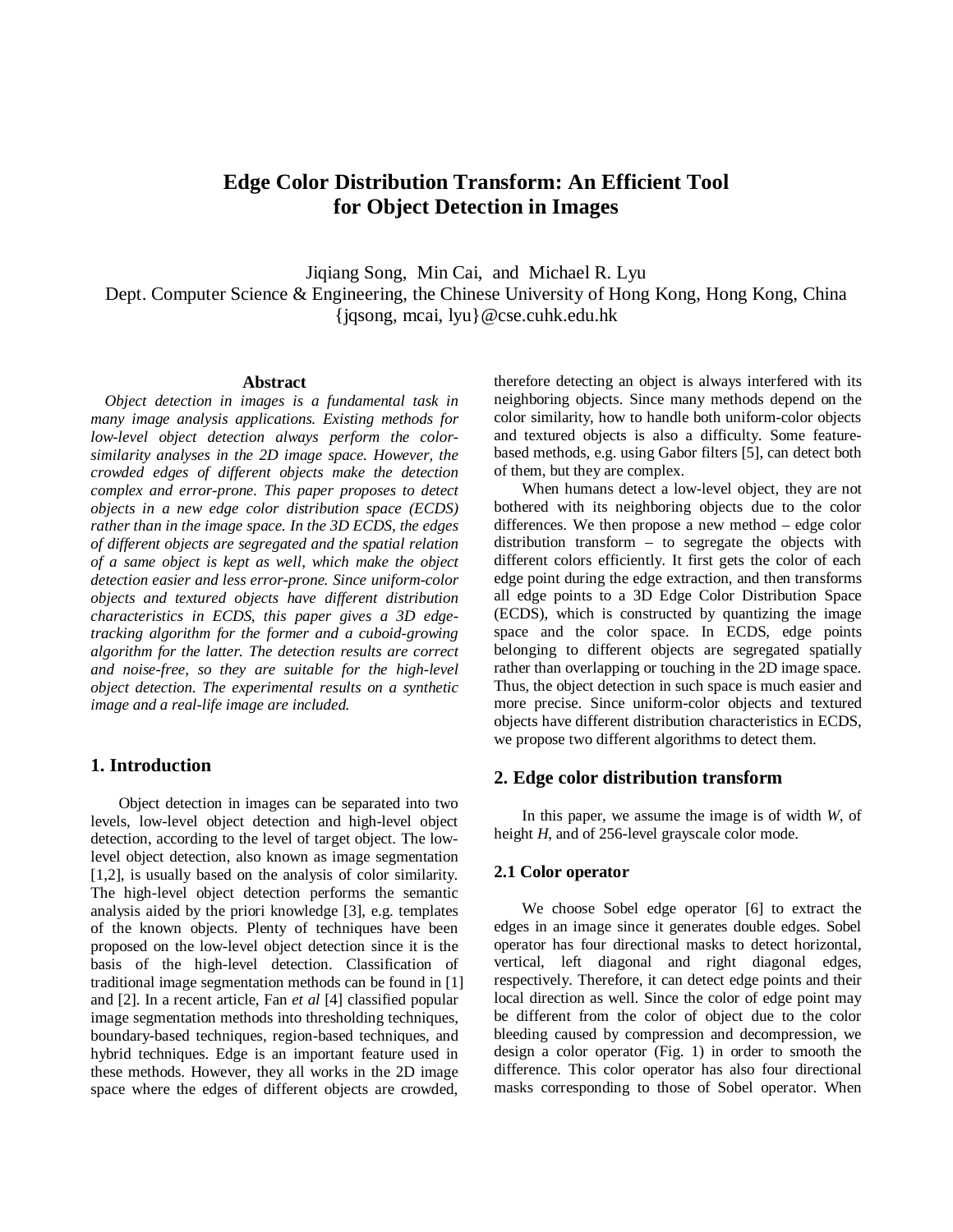

**Figure 1. Color operator**

doing the edge detection, the Sobel operator determines the direction with the maximal gradient for current point. The color mask corresponding to this direction is selected and centered at current point to calculate its color, which is the quotient of the convolution of the selected mask and the grayscale values of involved pixels divided by 4.

Thus, one detected edge point, which is selected by thresholding its Sobel value, can be described with three parameters  $(x, y, g)$ , where *x* and  $y$  (0≤*x*≤*W*, 0≤*y*≤*H*) are the image coordinates of the edge point, and  $g(0 \leq g \leq 255)$ is its color calculated by the color operator.

#### **2.2 Distance-weighted accumulation**

Each edge point can be easily mapped to a point in the 3D X-Y-G space according to its parameters. However, this one-to-one mapping is too fine to tolerate the minor color difference and to get good clustering effect. Moreover, the memory requirement for such space is too large. Thus, the coordinates and the color are quantized to form the ECDS point, which is defined as {(*mx, my, gl*)| 0≤*mx*≤  $\left\lfloor \frac{W}{\Delta x} \right\rfloor$ , 0≤*my*≤ - round operator.  $\left[\frac{1}{\Delta y}\right]$  ∆*y <sup>H</sup> ,* 0≤*gl*≤  $\left[\frac{255}{\Delta g}\right]$  $\frac{25}{\Delta g}$  $\frac{255}{ }$ , where '[ ]' is the

First, the image is divided into a mesh by ∆*x* and ∆*y*, and the grayscale color space is quantized by ∆*g*. Then one point in the X-Y-G space is transformed to the point in ECDS by the following calculation.

$$
mx = \left[\frac{x}{\Delta x}\right]; \ my = \left[\frac{y}{\Delta y}\right]; \ gl = \left[\frac{g}{\Delta g}\right]
$$

Since this is a many-to-one mapping, this transform is actually an accumulation process. Thus, each point in ECDS has an accumulator to record its density.

In fact, one point in X-Y-G space contributes to the density of its neighborhood in a spheral area. However, the transform makes it only contributes to the target point in ECDS. To minimize this quantization error, we use a distance-weighted accumulation to make it contribute to the 3×3×3 neighborhood of the target point. The neighbors

are classified into three classes. Those offsetting from the target point in only one dimension are *Close* neighbors; those offsetting in only two dimensions are *Medium* neighbors; others are *Far* neighbors. The weight value of each class is deduced from its Euclidean distance to the target point. Table 1 shows the weight values for all points in the neighborhood.

| <b>Relation with</b><br>target point | <b>Euclidean</b><br>distance | Weight value |
|--------------------------------------|------------------------------|--------------|
| Target point                         |                              |              |
| Close neighbor                       |                              |              |
| Medium neighbor                      |                              |              |
| Far neighbor                         |                              |              |

### **Table 1. Weight values of 3**×**3**×**3 neighborhood**

Each point transformed to the ECDS will increase the accumulators of both the target point and its neighbors by the weight values defined in Table 1. Thus, the ECDS reflects the density of both edge and color correctly.

#### **2.3 ECDS**

Since the *mx-my* plane is transformed from the image space by linear quantization, the original spatial relation among the edges of an object is kept in ECDS. Due to the color difference, the edges of different objects, which were overlapped or very close in the image space, are segregated. Thus, a clustered part in ECDS always indicates an object, which is not true in the image space.

Figure 2 shows the ECDS of a synthetic image containing a white rectangle and a black rectangle on the gray background. Two rectangles are partially overlapped (Fig. 2a). Fig. 2b shows the result of edge detection using Sobel operator. The edges of two rectangles touch each other. However, they are totally separated in ECDS, as shown in Fig. 2c, where the horizontal plane is the *mx-my* plane and the vertical coordinate axis is the *gl* axis. The top-layer polygon is the edge of the white rectangle, and the bottom-layer rectangle is that of the black rectangle. The middle-layer polygon is the edge of background. Obviously, detecting the rectangles in ECDS is very easy.

The synthetic image is simple since it only contains uniform-color objects and background, so that the edges are consistent and continuous. Real-life images usually contain many textured objects and more complex background. Figure 3 shows an example of real-life image captured from a news video (Fig. 3a), which contains human face, suit, tie, map, icon, logo, and captions. In Fig. 3b, the edges of textured objects, such as captions, tie and logo, are very dense. The edge of suit is broken by the overlapped captions. These factors make the object detection in the image space more complex and errorprone. The ECDS is very helpful in these cases. In Fig. 3c, where the brightness of point is proportional to its density, the edges of textured objects are of high density so that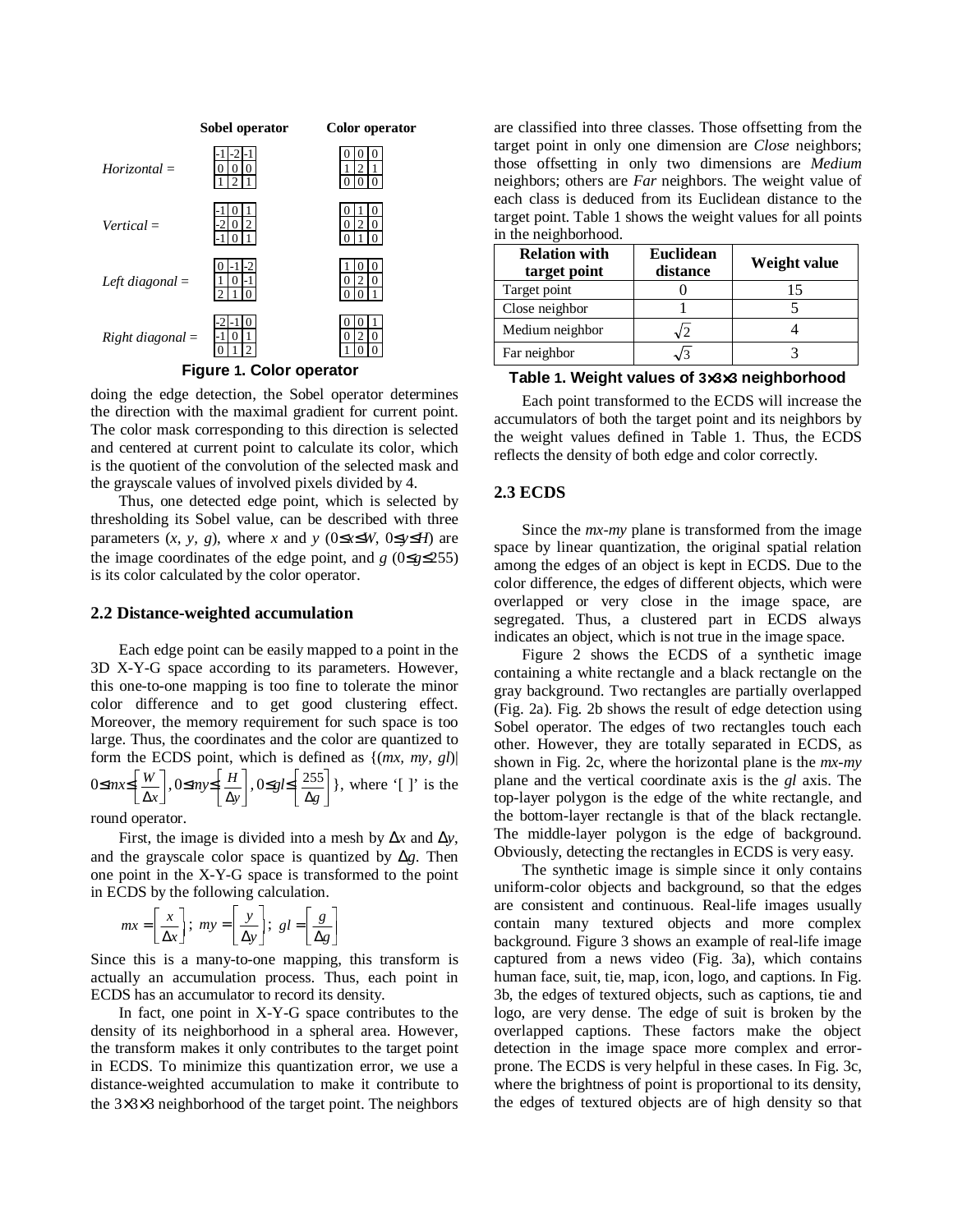

**Figure 2. ECDS of a synthetic image**

they are easy to be detected. For example, part 1 is the tie; part 2 is the logo; part 3 is the icon; part 4 and 5 are captions. The edges of suit locate in the different color levels from that of the overlapped objects, so that the detection will be less bothered because there are a certain spatial distance between the interesting edge and the overlapped edges.

### **3. Object detection**

Since the uniform-color objects and textured objects have very different distribution characteristics in ECDS, they should be detected in different ways.

#### **3.1 Uniform-color object detection**

The edges of uniform-color objects are isolated and continuous in ECDS, so we propose a 3D edge-tracking algorithm to detect them.

First, the detection scans the ECDS sequentially using a 4×4×3 window stepping 2 in each dimension, and counts the number *N* of non-zero-density points in the window. The window size in *mx-my* plane is relatively large since we want to get reliable linear feature. The window size in *gl* axis is smaller because the edge color of uniform-color object does not vary much. If *N* is not less than 4, there is possible a line crossing this window. Then, the straightline Hough transform is applied to this window to find the collinear points. If a sequence of points is found collinear and both the first one and the last one of them reach the



1 **Figure 3. ECDS of a video image (c) Visualization of ECDS**

5

boundary of the window, the sequence of points will be accepted as a seed for tracking the edge.

The edge tracking begins from the extremities of the seed and detects the neighboring points to grow the seed. The tracking processes toward two opposite directions of the seed are performed sequentially. If the tracking from one extremity reaches the other extremity, i.e., the edge is closed, the tracking of the other direction will be cancelled. Since the tracking goes along the edge direction, it is unnecessary to check all connected neighbors, but only necessary to check the *Directional Neighbors* that are determined by the local tracking direction. Let the current extremity point of the seed be *P* and its last point be *P'*. The direction of  $\overrightarrow{P'P}$  is the current tracking direction, which determines the directional neighbors (Fig. 4). Directional neighbors include all those neighbors that are not neighbors of *P'* since the neighbors of *P'* have already been processed in the last tracking step. For example, Fig. 4a-4c show the examples of directional neighbors when *P'* is the close neighbor, medium neighbor, and far neighbor of *P*, respectively. The successive tracking point is selected from directional neighbors first by the color